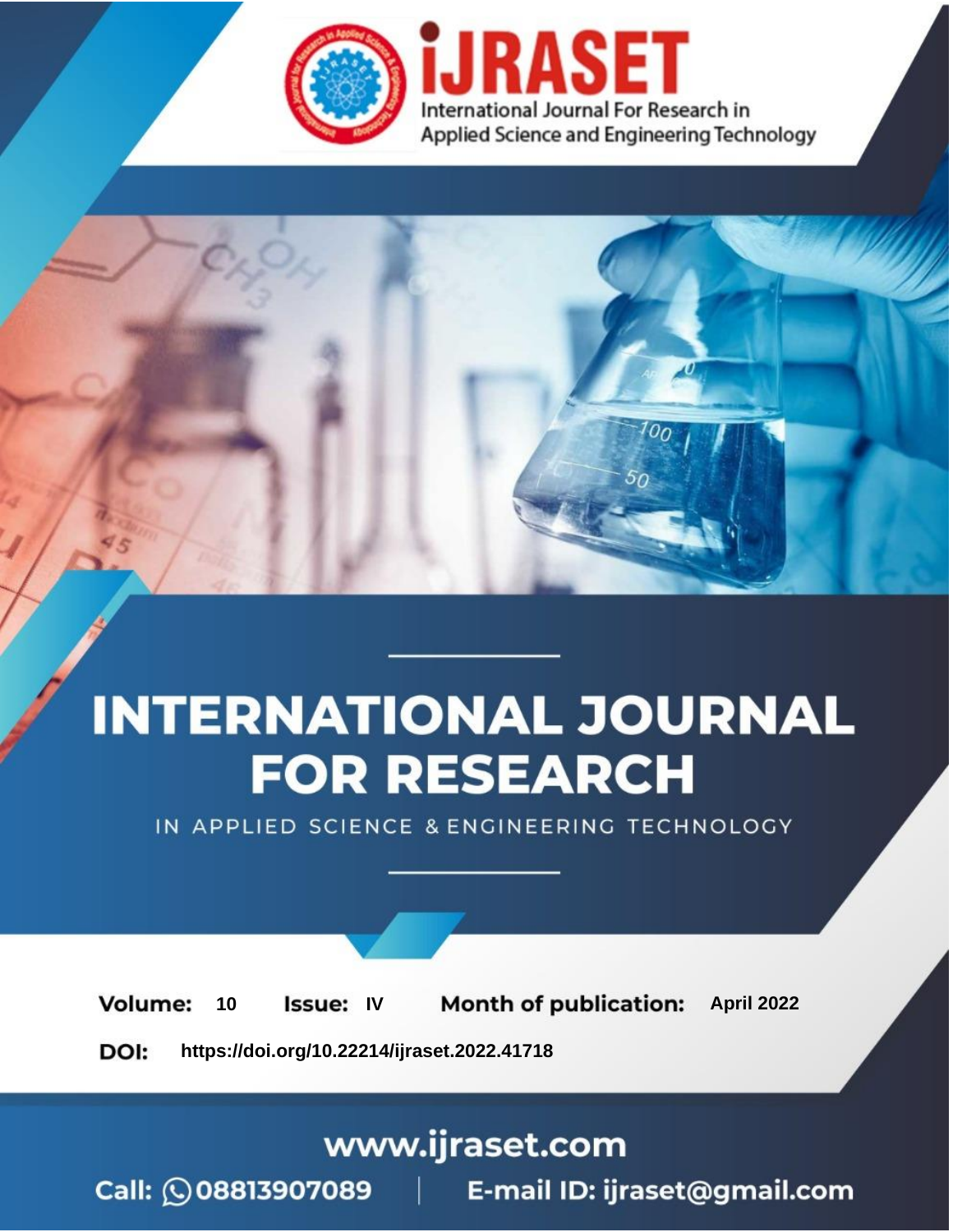

International Journal for Research in Applied Science & Engineering Technology (IJRASET**)**  *ISSN: 2321-9653; IC Value: 45.98; SJ Impact Factor: 7.538 Volume 10 Issue IV Apr 2022- Available at www.ijraset.com*

### **Car Pooling System**

Karuna Sree<sup>1</sup>, Dr. Mohammed Tajammul<sup>2</sup>

*<sup>1</sup>MCA Scholar, <sup>2</sup>Assistant Professor, School of CS & IT, Dept. of MCA Jain (Deemed-to-be) University, Bangalore*

*Abstract: Car pooling System is an automated system which reduces the misery of travelers and makes them find cars in short period of time. Car pooling is an application of finding car in which drivers who are traveling to work alone can ask for fellow passengers through our application. For those who use public-transport system to go to work daily can use this application to find drivers who are traveling to the same destination in a short path. It provides with a simple riding platform between the car owner and car user. This project enables users to access mobility assets own by others exactly when they need. It shows a medium for available cars to pick up them on the interest of car owner with time and capacity. This project aims at creation of a Car-pooling System.* 

*Keywords: carpooling, environment friendly* 

#### **I. INTRODUCTION**

The purpose of this project is to develop an application that tries to overcome the hassle of travelling. Application creates an environment friendly and cheap way of travelling. The project Car Pooling System is a web application of finding car in which drivers who are traveling to work alone can ask for fellow passengers and for those who use public-transport system to go to work daily can use this system to find drivers who are traveling to the same destination in a short path. This project enables users to access mobility assets own by others exactly when they need. It shows a medium for available cars to pick up them on the interest of car owner with time and capacity. Carpooling (also car-sharing, ride-sharing and lift-sharing) is the sharing of car journeys so that more than one person travels in a car, and prevents the need for others to have to drive to a location themselves. Carpooling usually means to divide the travel expenses equally between all the occupants of the vehicle (driver or passenger).The driver doesn't try to earn money, but to share with several people the cost of a trip he would do anyway. Carpool commuting is more popular for people who work in places with more jobs nearby, and who live in places with higher residential densities. Carpooling is significantly correlated with transport operating costs, including fuel prices and commute length.

By having more people using one vehicle, carpooling reduces each person's travel costs such as: fuel costs, tolls, and the stress of driving. Carpooling is also a more environmentally friendly and sustainable way to travel as sharing journeys reduces air pollution, carbon emissions, traffic congestion on the roads, and the need for parking spaces

#### **II. LITERATURE REVIEW**

Mayur K. Thorat and Rahul M. Lahakare [1] have given an overview of Carpooling system With SMS alerts emphasizing more on overcoming issues encountered before and how to make it more secure. They gave the idea of using it for both inter-city and intracity travels. They tried to expand their user base to blind people also who can use speech recognition technique to precisely know the location at any time.

R. Manzini and A. Pareschi [2] have given a decision support system for the application of carpooling system. This will be used to support passengers to in determining which cars to use. Swati. R. Tare, Neha B. Khalate and Ajita A. Mahapadi [3] have contributed by suggesting ideas on how make this application more user-friendly for passengers and not only for drivers.

They especially worked on reliability of Real time System and security of woman travellers. BlaBlaCar is the world's largest longdistance ridesharing community [4]. Conceived in December 2003 by Frédéric Mazzella, and founded in 2006, BlaBlaCar connects drivers and passengers willing to travel together between cities and share the cost of the journey. BlaBlaCar has more than 20 million members across 19 countries. [3] Members must register and create a personal online profile, which includes ratings and reviews by other members, social members show how much experience they have of the service, meaning those with more-known as "ambassadors" - attract more ride shares.

One major shortcoming of this application is that it only offers inter-city carpooling options which our application aims to rectify and add intra-city commuting options too. FolksVagn offers a community-based system that helps people share rides with others. While the passengers get rides at costs much cheaper than a regular taxi service, the car owner gets a share of the fare. It is open only to corporate clients as it requires a corporate email for registration and has a prepaid account or online wallet system to pay for the ride.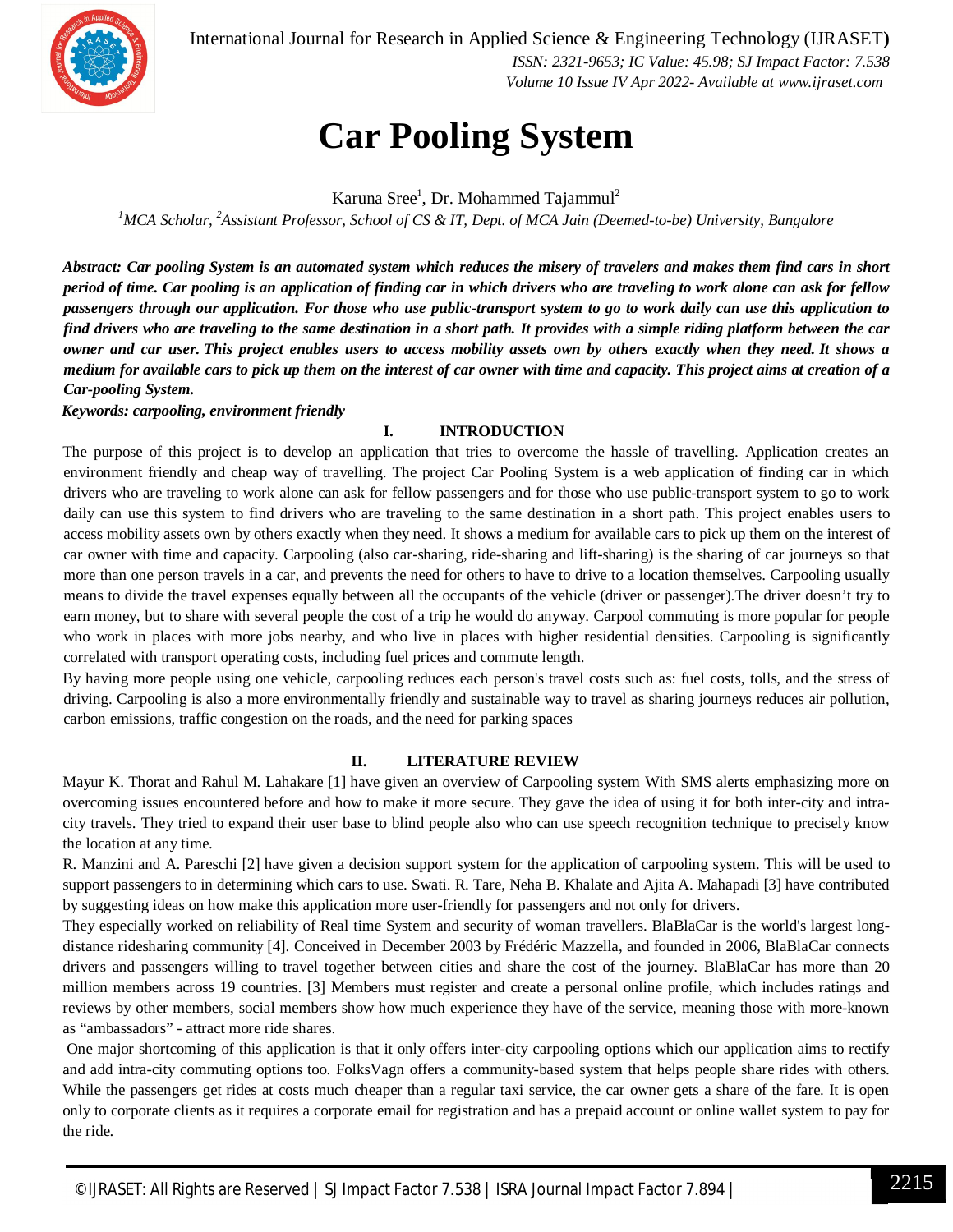

International Journal for Research in Applied Science & Engineering Technology (IJRASET**)**  *ISSN: 2321-9653; IC Value: 45.98; SJ Impact Factor: 7.538*

 *Volume 10 Issue IV Apr 2022- Available at www.ijraset.com*

The famous taxi-hire application "taxifares" [5] on android platform is the first car sharing application who took the initiative and introduced Carpooling for "Vacationers" .i.e. for those who are on vacations and want to spend less on travelling to save their pocket. They started it for some particular routes only like "Chandigarh-Delhi", "Mysore-Manali" etc. and they are looking forward to reach out the masses in coming future.

#### **III. PROPOSED SYSTEM**

The proposed system is user friendly. Good communication is maintained between admin and driver. All user requests can be viewed by the administrator immediately. Details of the driver and car are maintained in the database. High level security is assigned in the proposed system.

#### *A. Advantages over Existing System*

The performance is increased due to well-designed database. Security is increased. Time saving in ride creation. Easy to search and track rides. Economic feasibility attempts 2 weigh the costs of developing and implementing a new system, against the benefits that would accrue from having the new system in place. This feasibility study gives the top management the economic justification for the new system. A simple economic analysis which gives the actual comparison of costs and benefits are much more meaningful in this case. In addition, this proves to be a useful point of reference to compare actual costs as the project progresses. There could be various types of intangible benefits on account of automation. These could include increased customer satisfaction, improvement in product quality better decision making timeliness of information, expediting activities, improved accuracy of operations, better documentation and record keeping, faster retrieval of information, better employee morale. Proposed project is beneficial only if it can be turned into information systems that will meet the organizations operating requirements. Simply stated, this test of feasibility asks if the system will work when it is developed and installed. Are there major barriers to Implementation? Here are questions that will help test the operational feasibility of a project: Is there sufficient support for the project from management from users? If the current system is well liked and used to the extent that persons will not be able to see reasons for change, there may be resistance.

Are the current business methods acceptable to the user? If they are not, Users may welcome a change that will bring about a more operational and useful systems. Have the user been involved in the planning and development of the project? Early involvement reduces the chances of resistance to the system and in general and increases the likelihood of successful project. Since the proposed system was to help reduce the hardships encountered. In the existing manual system, the new system was considered to be operational feasible. Evaluating the technical feasibility is the trickiest part of a feasibility study. This is because, .at this point in time, not too many detailed designs of the system, making it difficult to access issues like performance, costs on (on account of the kind of technology to be deployed) etc. A number of issues have to be considered while doing a technical analysis.

Understand the different technologies involved in the proposed system before commencing the project we have to be very clear about what are the technologies that are to be required for the development of the new system. Find out whether the organization currently possesses the required technologies. Is the required technology available with the organization?

#### *B. Architecture Diagram*

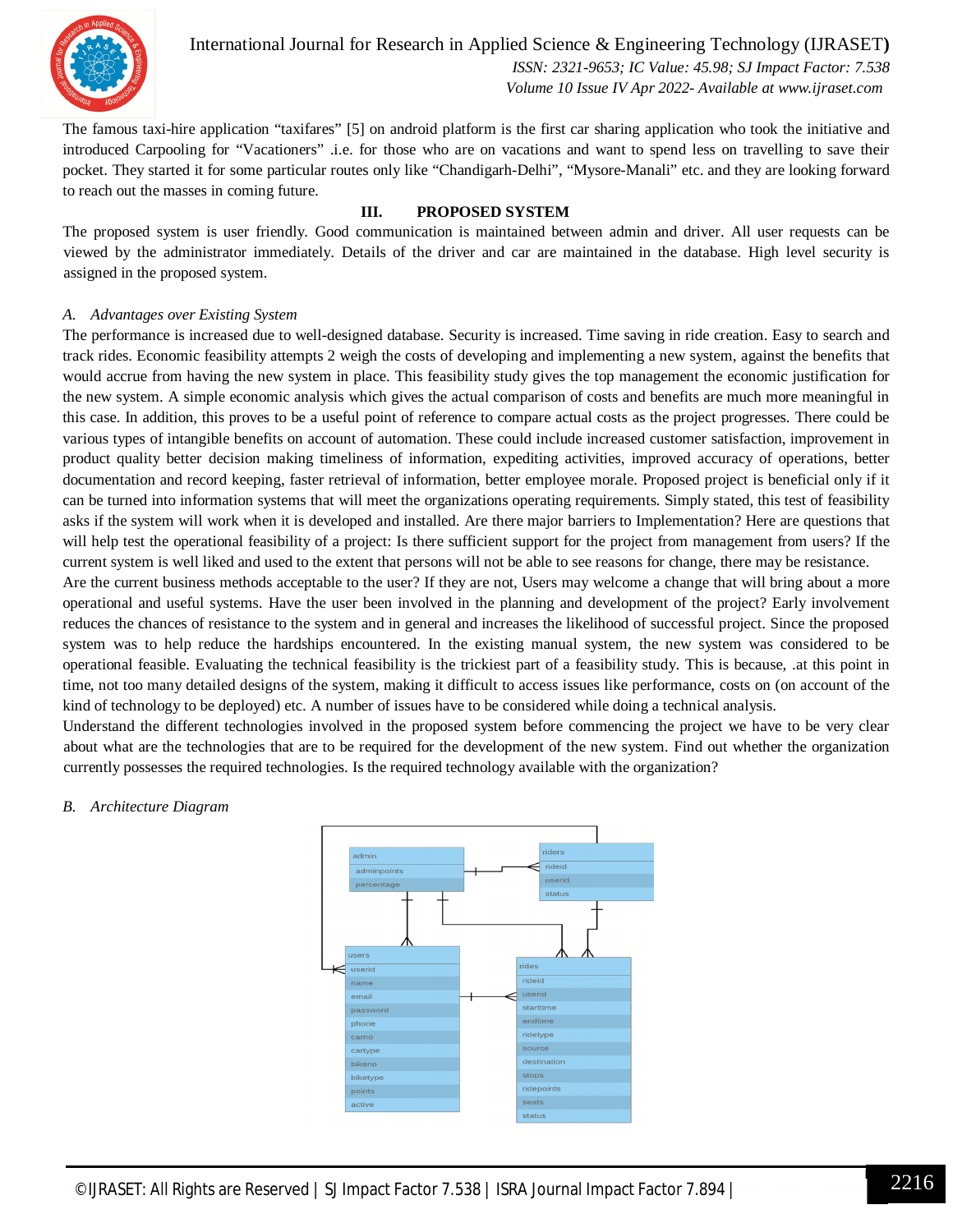International Journal for Research in Applied Science & Engineering Technology (IJRASET**)**



 *ISSN: 2321-9653; IC Value: 45.98; SJ Impact Factor: 7.538 Volume 10 Issue IV Apr 2022- Available at www.ijraset.com*



- *1) Admin:* This module has the entire access to all other modules, admin will accept the registration requests of the users, after which only a user can login. Generating reports of all rides and registered users.
- *2) User:* The users of the application are travelers and commuters who want to go from one place to another or users that are driving a trip and want to find passengers. Users can act as both passengers and drivers while using an application. Any user of the application can act as:
- *3) Driver:* If owns a Car/Bike can register the vehicle details. He can publish his trip on the application in order to find passengers to share the ride with. He can check the points collected for the trip and change the trip status.
- *4) Rider:* He can search for rides based on source and destination and join ride of his interest. View the ride details and check the status of the ride joined.
- *5) Functions*
- *a)* Admin
- *b)* User: Driver & Rider

#### **IV. CONCLUSION**

This project Car Pooling System is an effort to reduce consumption of fuel, our most important non-renewable resource and traffic congestion on roads by encouraging people to use cars/bikes sharing. So it is an environment-friendly social application and also helps people to reduce their journey time. This project will be accessible to all developers and its facility allows developers to focus on creating the database schema and while letting the application server define table based on the fields in JSP and relationships between them.This application software has been computed successfully and was also tested successfully by taking "test cases". It is user friendly, and has required options, which can be utilized by the user to perform the desired operations.

The software is developed using Java as front end and Oracle as back end in Windows environment. The goals that are achieved by the software are: Instant access. Improved productivity. Optimum utilization of resources. Efficient management of records. Simplification of the operations. Less processing time and getting required information.

User friendly.Portable and flexible for further enhancement.

#### **REFERNCES**

- [1] Author: Mayur K. Thorat, Rahul M. Lohakare, "International Journal of Engineering Research and Technology (IJERT)", ISSN: 2278-0181 (ISO 3297:2007) Vol. 2, Issue 11.
- [2] Author: R. Manzini and A. Pareschi, "A Decision-Support System for the Car Pooling Problem," Journal on transportation technologies, Vol.2, No. 2, 2012, pp. 85-101. DOI:10.4236/jtts.2012.22011.
- [3] Author: Swati. R. Tare, Neha B. Khalate and Ajita A. Mahapadi,"International Journal of Advanced Research in Computer Science and Software Engineering 3(4)", ISSN:2277 128X April - 2013, pp. 54-57.
- [4] Beria P., Bertolin A., Il Carpooling in Italia: Analisi dell'Offerta.
- TRASPOL, 2016, Report 2/2016.

Beria P., Bertolin A., Il Carpooling in Italia: Analisi dell'Offerta. TRASPOL, 2016, Report 2/2016. Beria P., Bertolin A., Il Carpooling in Italia: Analisi dell'Offerta. TRASPOL, 2016, Report 2/2016. Beria P., Bertolin A., Il Carpooling in Italia: Analisi dell'Offerta. TRASPOL, 2016, Report 2/2016.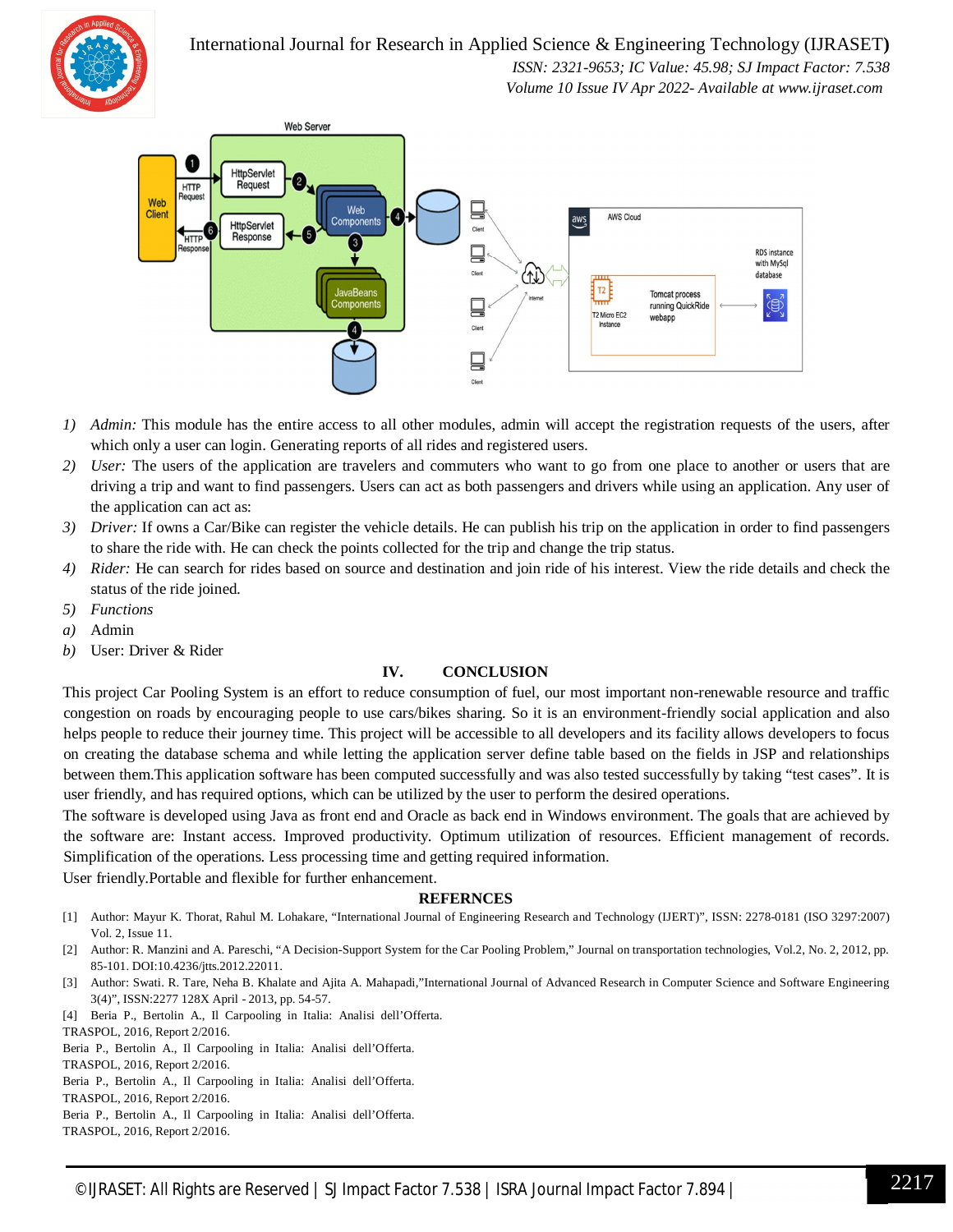

#### International Journal for Research in Applied Science & Engineering Technology (IJRASET**)**

 *ISSN: 2321-9653; IC Value: 45.98; SJ Impact Factor: 7.538*

 *Volume 10 Issue IV Apr 2022- Available at www.ijraset.com*

- [5] Arpita D. Real-Time Carpooling System for Android Platform. International Journal of Engineering and Innovative Technology (IJEIT). 2012:436-437.
- [6] Sneha M, et al. Take Me with You: A Smart Carpooling App Using Genetic Algorithm. International Engineering Research Journal (IERJ). 2016;2:962-964.
- [7] Nale NM, et al. Real-Time Carpooling Application for Android Platform. International Journal of Engineering and Computer Science. 2016;5:15900-15903.
- [8] Kapil K, et al. Car Pooling Android Application. International Journal of Engineering Research in Computer Science and Engineering (IJERCSE). 2016;3:29-3 [9] Bharadwaj AN, et al. Public Bicycle-Sharing System. National Conference on Product Design. 2016;1-4.
- [10] Dodal AS, et al. Bike Sharing and Rental System: An Android Application. International Journal for Research in Applied Science and Engineering Technology. 2016;1123-1127. [10] Sumit S, et al. SPAC DRIVE. : Bike Sharing System for Improving Transportation Efficiency Using Euclidian Algorithm. International Journal of Advance Engineering and Research Development. 2017; 3:127-130.